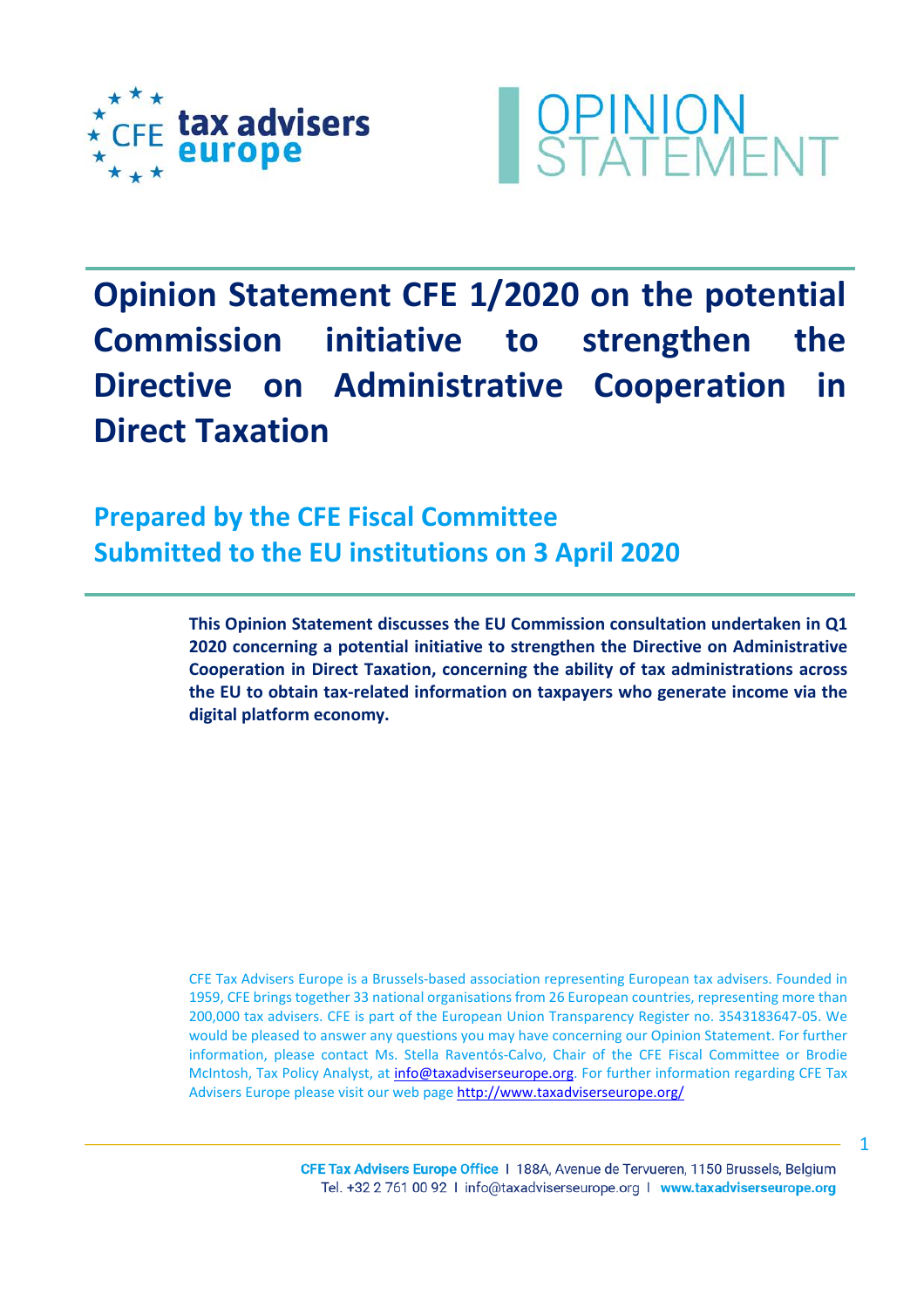



This Opinion Statement concerns the Commission consultation stemming from its Inception Impact Assessment on a Proposal for a Council Directive amending Directive 2011/16/EU as regards measures to strengthen the exchange of information framework in the field of taxation. CFE Tax Advisers Europe welcomes the opportunity to contribute to this public consultation of the European Commission. This statement supplements the CFE responses submitted to Commission's questionnaire.

The CFE notes that the consultation and Inception Impact Assessment examine in particular the ability of tax administrations across the EU to obtain tax-related information on taxpayers who generate income via the digital platform economy. The Commission states in its Inception Impact Assessment *"Member States' tax administrations have little information to correctly assess and control gross income (revenues) earned in their country via activities (such as renting a property via a web platform or giving a ride to a person who needs a lift and/or other cases) made via the intermediation of some digital platform which basically matches demand and supply. This is especially the case when the income or the taxable amount passes via platforms established elsewhere."* 

The CFE supports the European Commission's policy approach for increased transparency and efforts to strengthen the integrity of the tax systems, and the pivotal role of the European Union in seeking to reduce instances of tax avoidance. However, the CFE observes that digitalisation continues to be an evolving process and an opportunity for society at large. As such, the digitalisation of business models by the use of digital platforms and the consumer value it brings, should be welcomed. Excessively burdensome compliance and disclosure rules at an EU level could potentially decrease the attractiveness of the EU Internal market, which would run counter to efforts at making the EU the most dynamic and innovative market in the world.

## **Tax Avoidance Risks Associated with Digital Platforms**

The CFE accepts that there are risks of tax avoidance that can arise from the use of digital platforms. However, the CFE also observes that risks also arise from other methods of selling of goods and services. The CFE does not believe that the risk of tax avoidance is inherently higher for businesses using platforms to sell their goods or services, than for other digitalised businesses or for businesses where payment is made in cash. The CFE does not believe that it is clear that there is any higher risk of tax avoidance simply because a seller is using a digital platform.

The CFE does accept that use of a digital platform may provide easier access to a client base, and that the increased ability to provide goods and services by sellers may increase tax avoidance for that reason. In particular, it may make it easier for non-compliant businesses based outside the Union to make supplies of goods and services to consumers who are resident in the Union. That obviously raises issues about how compliance can be ensured when a business in not established within the Union. However, particularly when a business is established in the Union, the use of digital platforms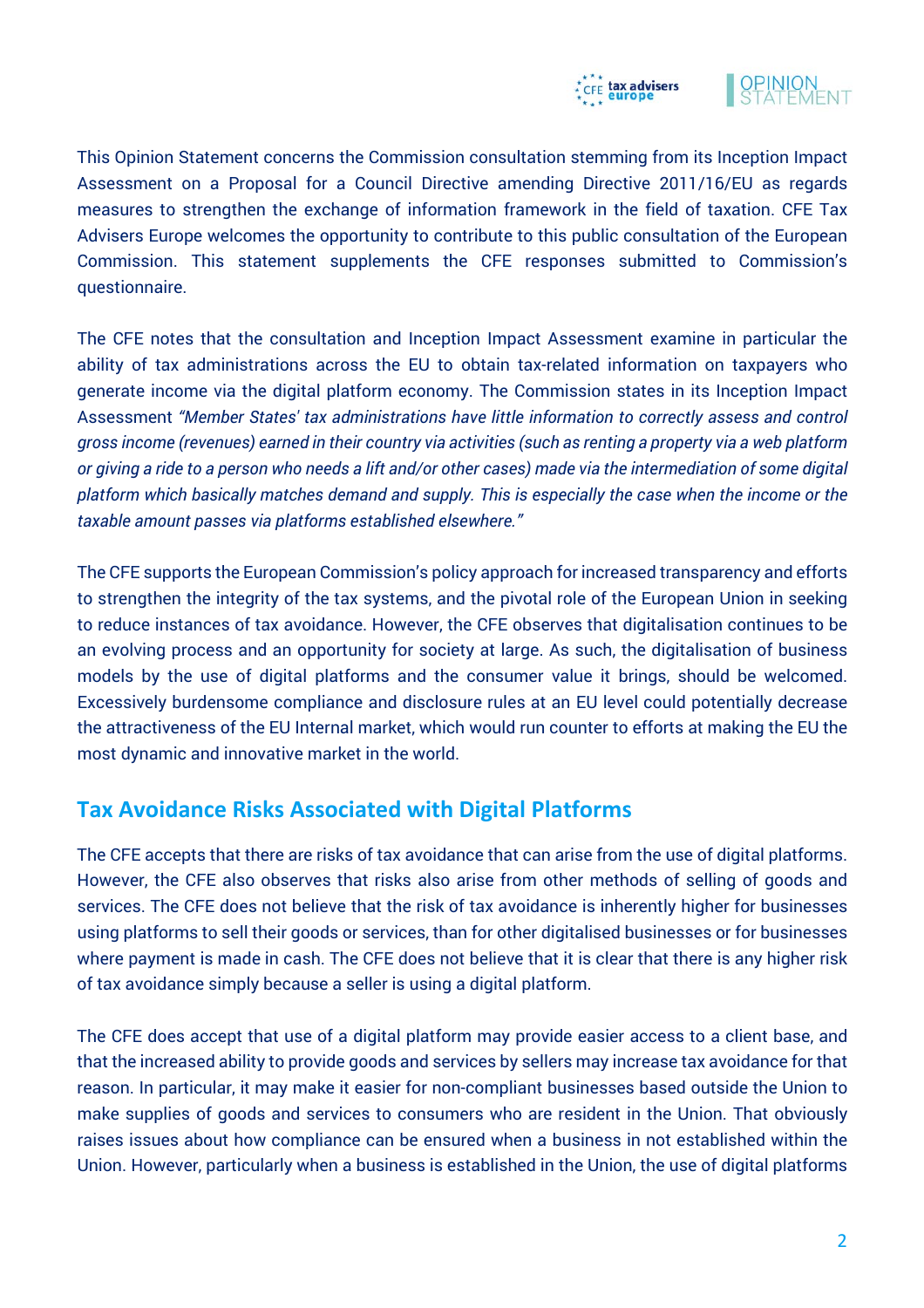



by sellers can make it easier for tax authorities to discover more easily persons using these platforms and detect and investigate tax avoidance in this manner. In relation to supplies by businesses established within the Union, the CFE is of the view that the risk or actuality of tax avoidance should in principle be no higher than the risk of those not using a digital platform to market or sell similar goods and services.

## **Reporting Requirements Associated with Digital Platforms and Joint Audits**

If specific reporting requirements were introduced concerning digital platforms, the CFE accepts that a harmonised approach to reporting is to be preferred. The CFE would equally point out that harmonised measures do not necessarily reduce compliance burdens, and can indeed increase complexity and compliance burdens. This can be illustrated by the recent quick fixes to the VAT system. A number of businesses have complained that the new harmonised procedures in relation to call-off stock are more onerous than the unharmonized provisions that previously existed in some Member States and that they are administratively so burdensome that the procedures are not attractive to use in practice. For those reasons, they may no longer want to use the harmonized procedures in circumstances where they may have used the simpler procedures that had previously existed in some Member States.

Problems are also caused by the fact that directives are not necessarily implemented in a harmonised manner. The CFE believes it would be advantageous to introduce any reporting requirements by way of a Regulation at EU level agreed by Member States to minimise implementation issues. Any measures should also be implemented in a manner that seeks to ensure that they do not impose disproportionate burdens on businesses.

In relation to joint audits, the CFE has concerns about making joint audits mandatory at the request of either the taxpayer or another Member State's tax administration. This is partly because of the resource implications of such requests on a tax administration that in consequence of the request will then be required to undertake an audit that it would not otherwise have undertaken. It may oblige under-resourced tax administrations to carry out unnecessary audits. Similarly, it may also encourage overly zealous tax authorities to carry out cross-border audits as a fishing expedition. However, in cases where a joint audit is undertaken, the CFE does consider that it would be desirable for the joint audit process to be concluded by a single report containing a summary of the facts and the legal consequences drawn from the facts, as agreed between the two tax administrations.

If harmonised reporting were to be required within the EU, the CFE also believes that there ought to be certain exemptions to the reporting requirements, such as exemptions for start-ups and for platforms and/or sellers making supplies under a certain monetary threshold. Additionally, the CFE is of the view that certain services should be exempt, such as provision of professional services where those professionals are already subject to some sort of oversight by a professional standards body.